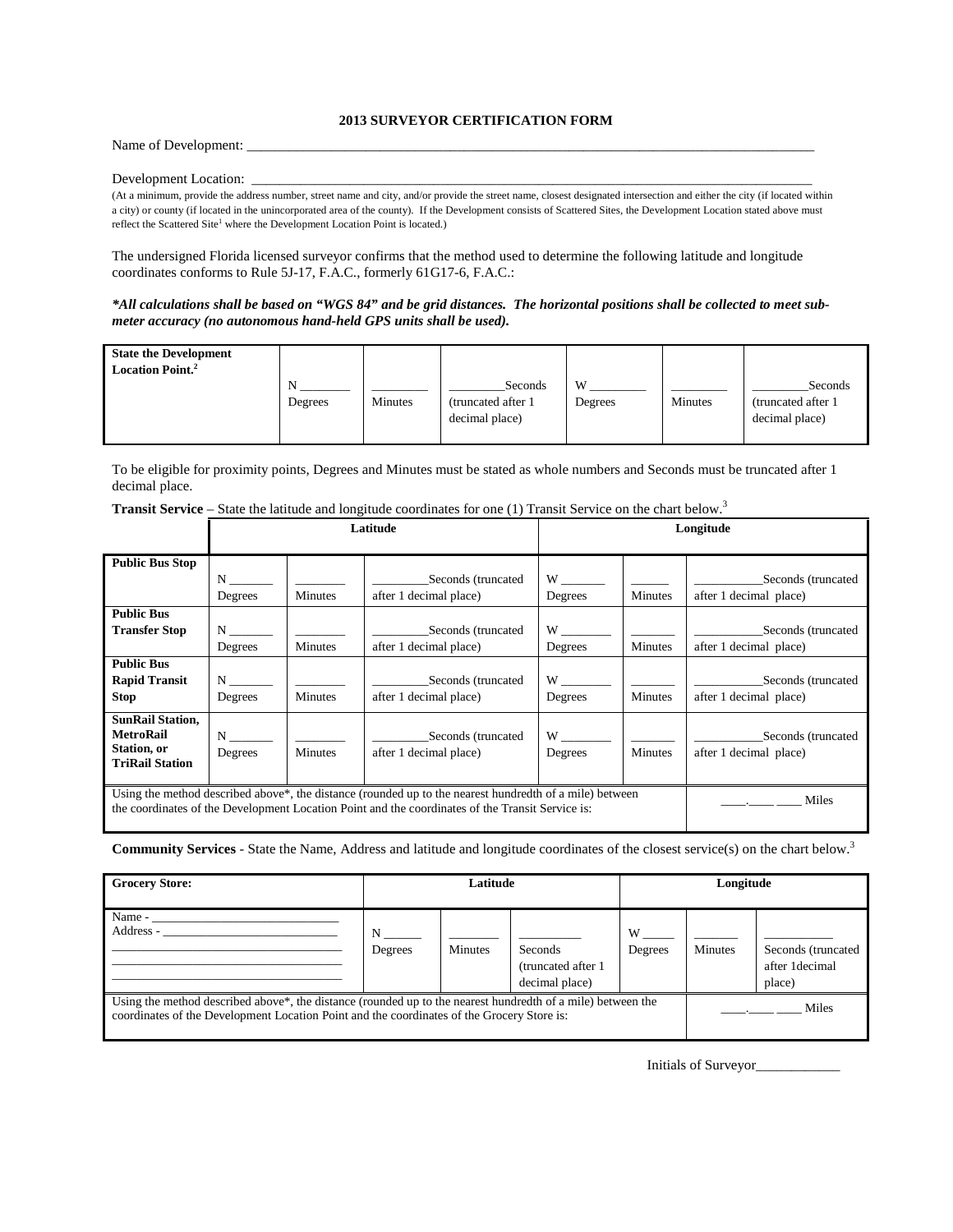Page 2 of 3 Pages

## **2013 SURVEYOR CERTIFICATION FORM**

| <b>Public School:</b>                                                                                                                                                                                     | Latitude                                                                                                                                                                                                     |                                                                                                                                                                                                                                                                                                                                                                                                                                  |                                                         | Longitude                       |                                                                                                                                                                                                                                                                                                                                                                                                                                                                                              |                                                                                                                                                                                                                                                                                                                                                                                                                                 |  |
|-----------------------------------------------------------------------------------------------------------------------------------------------------------------------------------------------------------|--------------------------------------------------------------------------------------------------------------------------------------------------------------------------------------------------------------|----------------------------------------------------------------------------------------------------------------------------------------------------------------------------------------------------------------------------------------------------------------------------------------------------------------------------------------------------------------------------------------------------------------------------------|---------------------------------------------------------|---------------------------------|----------------------------------------------------------------------------------------------------------------------------------------------------------------------------------------------------------------------------------------------------------------------------------------------------------------------------------------------------------------------------------------------------------------------------------------------------------------------------------------------|---------------------------------------------------------------------------------------------------------------------------------------------------------------------------------------------------------------------------------------------------------------------------------------------------------------------------------------------------------------------------------------------------------------------------------|--|
|                                                                                                                                                                                                           | Degrees                                                                                                                                                                                                      | Minutes                                                                                                                                                                                                                                                                                                                                                                                                                          | Seconds<br>(truncated after 1)<br>decimal place)        | Degrees                         | <b>Minutes</b>                                                                                                                                                                                                                                                                                                                                                                                                                                                                               | Seconds (truncated<br>after 1decimal<br>place)                                                                                                                                                                                                                                                                                                                                                                                  |  |
| Using the method described above*, the distance (rounded up to the nearest hundredth of a mile) between the<br>coordinates of the Development Location Point and the coordinates of the Public School is: |                                                                                                                                                                                                              |                                                                                                                                                                                                                                                                                                                                                                                                                                  |                                                         |                                 | $\frac{1}{\sqrt{1-\frac{1}{2}}}\frac{1}{\sqrt{1-\frac{1}{2}}}\frac{1}{\sqrt{1-\frac{1}{2}}}\frac{1}{\sqrt{1-\frac{1}{2}}}\frac{1}{\sqrt{1-\frac{1}{2}}}\frac{1}{\sqrt{1-\frac{1}{2}}}\frac{1}{\sqrt{1-\frac{1}{2}}}\frac{1}{\sqrt{1-\frac{1}{2}}}\frac{1}{\sqrt{1-\frac{1}{2}}}\frac{1}{\sqrt{1-\frac{1}{2}}}\frac{1}{\sqrt{1-\frac{1}{2}}}\frac{1}{\sqrt{1-\frac{1}{2}}}\frac{1}{\sqrt{1-\frac{1}{2}}}\frac{1}{\sqrt{1-\frac{$                                                              |                                                                                                                                                                                                                                                                                                                                                                                                                                 |  |
| <b>Medical Facility:</b>                                                                                                                                                                                  |                                                                                                                                                                                                              | Latitude                                                                                                                                                                                                                                                                                                                                                                                                                         |                                                         |                                 | Longitude                                                                                                                                                                                                                                                                                                                                                                                                                                                                                    |                                                                                                                                                                                                                                                                                                                                                                                                                                 |  |
|                                                                                                                                                                                                           | ${\bf N}$ _________<br>Degrees                                                                                                                                                                               | <b>Minutes</b>                                                                                                                                                                                                                                                                                                                                                                                                                   | Seconds<br>(truncated after 1)<br>decimal place)        | $W$ <sub>_____</sub><br>Degrees | <b>Minutes</b>                                                                                                                                                                                                                                                                                                                                                                                                                                                                               | Seconds (truncated<br>after 1decimal<br>place)                                                                                                                                                                                                                                                                                                                                                                                  |  |
|                                                                                                                                                                                                           | Using the method described above*, the distance (rounded up to the nearest hundredth of a mile) between the<br>coordinates of the Development Location Point and the coordinates of the Medical Facility is: |                                                                                                                                                                                                                                                                                                                                                                                                                                  |                                                         |                                 |                                                                                                                                                                                                                                                                                                                                                                                                                                                                                              | $\frac{1}{\sqrt{1-\frac{1}{2}}}\frac{1}{\sqrt{1-\frac{1}{2}}}\frac{1}{\sqrt{1-\frac{1}{2}}}\frac{1}{\sqrt{1-\frac{1}{2}}}\frac{1}{\sqrt{1-\frac{1}{2}}}\frac{1}{\sqrt{1-\frac{1}{2}}}\frac{1}{\sqrt{1-\frac{1}{2}}}\frac{1}{\sqrt{1-\frac{1}{2}}}\frac{1}{\sqrt{1-\frac{1}{2}}}\frac{1}{\sqrt{1-\frac{1}{2}}}\frac{1}{\sqrt{1-\frac{1}{2}}}\frac{1}{\sqrt{1-\frac{1}{2}}}\frac{1}{\sqrt{1-\frac{1}{2}}}\frac{1}{\sqrt{1-\frac{$ |  |
| <b>Senior Center:</b>                                                                                                                                                                                     |                                                                                                                                                                                                              | Latitude                                                                                                                                                                                                                                                                                                                                                                                                                         |                                                         |                                 | Longitude                                                                                                                                                                                                                                                                                                                                                                                                                                                                                    |                                                                                                                                                                                                                                                                                                                                                                                                                                 |  |
|                                                                                                                                                                                                           | Degrees                                                                                                                                                                                                      | $\frac{1}{1-\frac{1}{1-\frac{1}{1-\frac{1}{1-\frac{1}{1-\frac{1}{1-\frac{1}{1-\frac{1}{1-\frac{1}{1-\frac{1}{1-\frac{1}{1-\frac{1}{1-\frac{1}{1-\frac{1}{1-\frac{1}{1-\frac{1}{1-\frac{1}{1-\frac{1}{1-\frac{1}{1-\frac{1}{1-\frac{1}{1-\frac{1}{1-\frac{1}{1-\frac{1}{1-\frac{1}{1-\frac{1}{1-\frac{1}{1-\frac{1}{1-\frac{1}{1-\frac{1}{1-\frac{1}{1-\frac{1}{1-\frac{1}{1-\frac{1}{1-\frac{1}{1-\frac{1}{1-\frac{1$<br>Minutes | <b>Seconds</b><br>(truncated after 1)<br>decimal place) | $W$ <sub>_____</sub><br>Degrees | $\frac{1}{2} \left( \frac{1}{2} \right) \left( \frac{1}{2} \right) \left( \frac{1}{2} \right) \left( \frac{1}{2} \right) \left( \frac{1}{2} \right) \left( \frac{1}{2} \right) \left( \frac{1}{2} \right) \left( \frac{1}{2} \right) \left( \frac{1}{2} \right) \left( \frac{1}{2} \right) \left( \frac{1}{2} \right) \left( \frac{1}{2} \right) \left( \frac{1}{2} \right) \left( \frac{1}{2} \right) \left( \frac{1}{2} \right) \left( \frac{1}{2} \right) \left( \frac$<br><b>Minutes</b> | Seconds (truncated<br>after 1decimal<br>place)                                                                                                                                                                                                                                                                                                                                                                                  |  |
| Using the method described above*, the distance (rounded up to the nearest hundredth of a mile) between the<br>coordinates of the Development Location Point and the coordinates of the Senior Center is: |                                                                                                                                                                                                              |                                                                                                                                                                                                                                                                                                                                                                                                                                  |                                                         |                                 |                                                                                                                                                                                                                                                                                                                                                                                                                                                                                              | Miles<br>and the company of the                                                                                                                                                                                                                                                                                                                                                                                                 |  |
| <b>Pharmacy:</b>                                                                                                                                                                                          | Latitude                                                                                                                                                                                                     |                                                                                                                                                                                                                                                                                                                                                                                                                                  |                                                         |                                 | Longitude                                                                                                                                                                                                                                                                                                                                                                                                                                                                                    |                                                                                                                                                                                                                                                                                                                                                                                                                                 |  |
| Using the method described above*, the distance (rounded up to the nearest hundredth of a mile) between the                                                                                               | ${\bf N}$ ________<br>Degrees                                                                                                                                                                                | $\frac{1}{2}$<br>Minutes                                                                                                                                                                                                                                                                                                                                                                                                         | <b>Seconds</b><br>(truncated after 1)<br>decimal place) | Degrees                         | Minutes                                                                                                                                                                                                                                                                                                                                                                                                                                                                                      | Seconds (truncated<br>after 1decimal<br>place)                                                                                                                                                                                                                                                                                                                                                                                  |  |
| coordinates of the Development Location Point and the coordinates of the Pharmacy is:                                                                                                                     |                                                                                                                                                                                                              |                                                                                                                                                                                                                                                                                                                                                                                                                                  |                                                         |                                 | $\frac{1}{\sqrt{1-\frac{1}{2}}\cdot\frac{1}{\sqrt{1-\frac{1}{2}}}}$ Miles                                                                                                                                                                                                                                                                                                                                                                                                                    |                                                                                                                                                                                                                                                                                                                                                                                                                                 |  |

If the Corporation discovers that there are any false statements made in this certification, the Corporation will forward a copy to the State of Florida Department of Business and Professional Regulation for investigation.

**CERTIFICATION** - Under penalties of perjury, I declare that the foregoing statement is true and correct.

\_\_\_\_\_\_\_\_\_\_\_\_\_\_\_\_\_\_\_\_\_\_\_\_\_\_\_\_\_\_\_\_\_\_\_\_\_\_\_\_\_\_\_\_ \_\_\_\_\_\_\_\_\_\_\_\_\_\_\_\_\_\_\_\_\_\_\_\_\_\_\_\_\_\_\_\_\_

Signature of Florida Licensed Surveyor Florida License Number of Signatory

\_\_\_\_\_\_\_\_\_\_\_\_\_\_\_\_\_\_\_\_\_\_\_\_\_\_\_\_\_\_\_\_\_\_\_\_\_\_\_\_\_\_\_\_

Print or Type Name of Signatory

Please note: This form may be modified by Florida Housing Finance Corporation per Section 67-60.005, F.A.C.